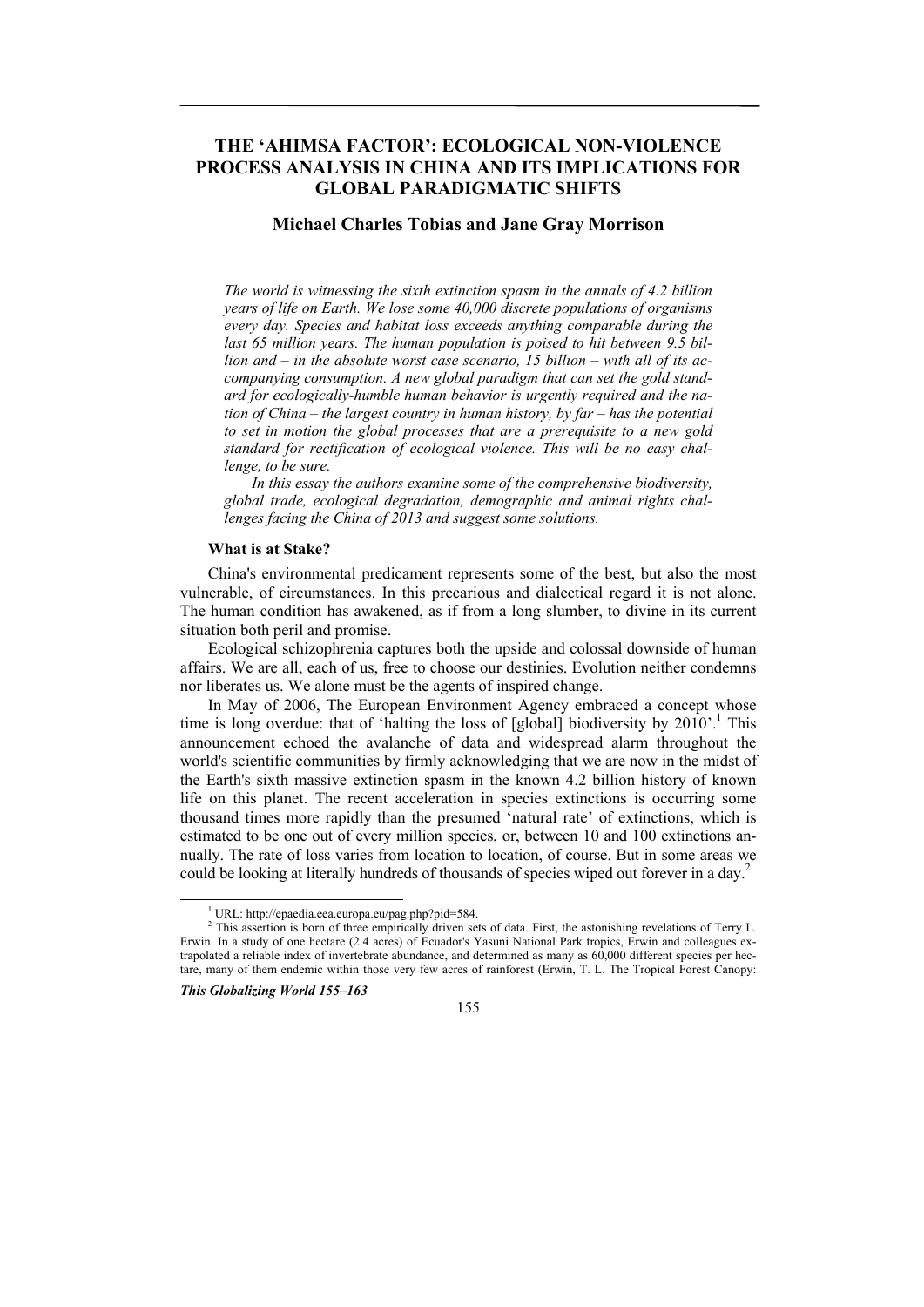# *This Globalizing World* 156

As species disappear, their link to other populations is shattered, thus triggering larger and larger collapse of habitat, migratory viability, and the critical genetic robustness of interdependent communities, all of whose breakup can happen as rapidly as in a forest fire, or the calving of an ice shelf in Antarctica, where the root causes are deep within the texture, often beneath the radar screen of detection. 'Whether it's forests, marine systems, grasslands, you name it, they are in disrepair. For the sake of the planet, the biodiversity science community has to create a way to get organized, to coordinate its work across disciplines, and together with one clear voice advise governments on steps to halt the potentially catastrophic loss of species already occurring', said Dr. Watson, former chairman of the Intergovernmental Panel on Climate Change (IPCC).<sup>3</sup>

Little wonder, then, that approximately 40,000 discrete populations of organisms across the planet are being extinguished every day.<sup>4</sup>

#### **Ecological Renaissance**

Along with the European Environment Agency, China, too, has long embraced an environmental calling. Eco-science, biodiversity protection, renewable energy R&D, pollution mitigation, reforestation and many other ecological sectors have seen a true coming-of-age across the People's Republic. China is well on its way – notwithstanding enormously complex challenges – to becoming a leader in that universal predilection to engender a global ecological civilization. Cutting-edge environmental restoration has been much discussed in Chinese academic and civil engineering circles for years. Eighteen months ago, an important case study of ecopolis, beginning with Hangzhou City, was published by the Research Center for Eco-Environmental Sciences at the Chinese Academy of Sciences in Beijing. Therein, the author Rusong Wang described the 'ten big eco-infrastructure projects and 1250 eco-engineering projects [that] have been carried out in areas [such] as free-bicycle service system, eco-agriculture and ecoindustrial transformation, sustainable consumption, eco-community, wetland restoration, rural sewage treatment, municipal wastes regeneration, eco-cemetery, ecomapping'. Wang adds, 'Up to now, 30 per cent and 70 per cent of its townships have met the State and Provincial ecopolis standards respectively, and 6 counties/districts were granted as eco-counties'.<sup>5</sup>

The Heart of Biotic Diversity. In Wilson, E. O. (ed.), *Biodiversity* (pp. 123–129). – Washington: National Academy Press, 1988; Erwin, T. L. Biodiversity at its Utmost: Tropical Forest Beetles. In Reaka-Kudla, M. L., Wilson, D. E., and Wilson, E. O. (eds.), *Biodiversity* II (pp. 27–40). – Washington: Joseph Henry Press, 1966). Add to Erwin's findings the inevitability of biological co-dependents. Navjot Sodhi and Lian Pin Koh of the National University of Singapore, in a study focusing on some 12,200 plants and animals that are threatened or endangered, discovered that for every endangered species (often an invertebrate) two other known species appear to be equally imperiled. See http://www. planetark.com/dailynewsstory.cfm/newsid/27082/story.htm. Place this remarkable combination of species vulnerabilities beside the fires and bulldozers of development now accounting globally for as much as 200,000 acres of rainforest lost every day, and the loss in this generation becomes incalculably large. See http://www.rain-tree.com/facts.htm; www.satyamag.com/novdec00/keating.html. 3

See http://english.biodiv.gov.cn/zyxw/200609/t20060904\_92241.htm; See also: 'Mass Extinction Underway, Majority of Biologists Say,' by J. Warrick, Washington Post, April 21, 1998: 'A majority of the nation's biologists are convinced that a 'mass extinction' of plants and animals is underway that poses a major threat to humans in the next century, yet most Americans are only dimly aware of the problem, a poll says', quotes Warrick. See http:/www.well.com/~davidu/extinction.htm.

See Michael Tobias' interview with Paul Ehrlich at: http://www.forbes.com/sites/michaeltobias/2013/01/ 16/the-ehrlich-factor-a-brief-history-of-the-fate-of-humanity-with-dr-paul-r-ehrlich/. 5

 $5$  See http:/www.eco.confex.com/eco/2011/preliminaryprogram/abstract 27375.htm.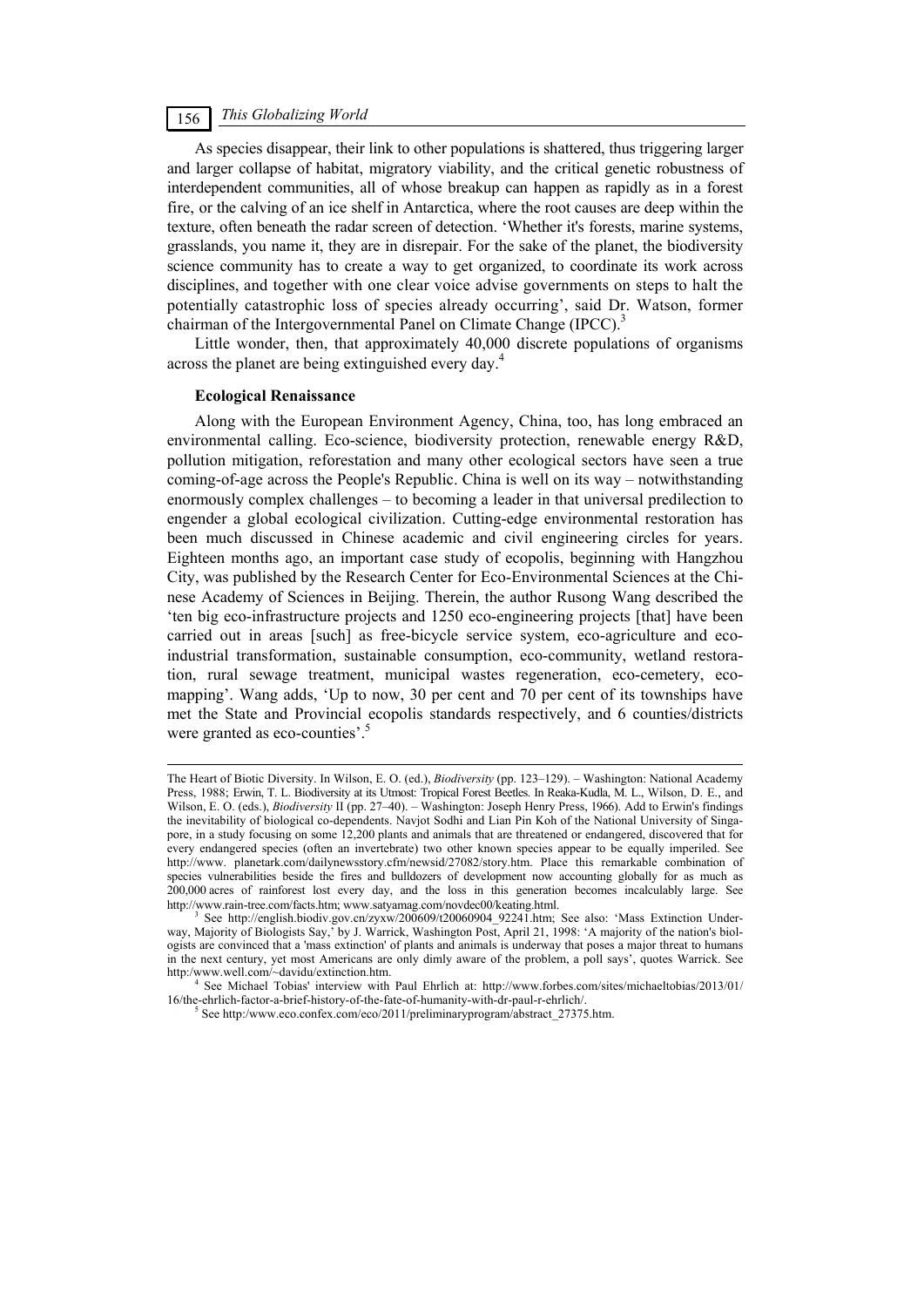*Tobias and Morrison • The 'Ahimsa Factor'* 157

Many of the most provocative implications and exciting opportunities inherent to the ecopolis sustainability design concept are discussed on the Harvard Business, and Harvard Design Schools website devoted to ecopolis.<sup>6</sup> In a recent article, the vertical sustainability and 'best practices' approach being employed in the world's second highest building, the Shanghai Tower, are examined.

Among the numerous other indicators of a Chinese ecological renaissance are the country's recent National Strategy for Plant Conservation<sup>7</sup> aimed at safeguarding the future of nearly 5,000 specifically identified threatened plants within the country, to her efforts to expand an in situ network of protected areas. China's massive 10-year reforestation project is aimed at covering 97 per cent of the country, the largest initiative of its type in any country in history. Initially, an area twice the size of Colorado was planted.<sup>8</sup> By 1998 commercial logging in China's one designated biological hotspot – the Hengduan Shan, or Mountains of the Southwest – had been halted.<sup>9</sup>

#### **Ecological Challenges**

Here is where the much discussed inherent contradictions within Chinese tradition have been pointed out, namely, a reverence for nature in ancient Daoist tradition – seen in so much of Chinese aesthetic appreciation on canvass, in literary and other art and philosophical forms – but, alas, a simultaneous predilection to undermine that very spirituality, in some instances.<sup>10</sup> To date, for example, many individuals continue to ignore the government ban on cutting down forest and data suggests that as little as 5 per cent of the overall forests in Hengduan Shan remain.<sup>11</sup>

Similarly, in spite of major botanical restoration work with endemics and floristic medicinals, it is likely that Chinese wild rice could disappear in little over a decade from now.<sup>12</sup> These are just two examples out of many. Such ecological contradictions are rife within every nation, but for China – that has so much wilderness yet to lose – such contradictions could prove heartbreaking if the challenges they pose are not overcome.

#### **Halting the Loss of Biodiversity**

The crisis of disappearing biodiversity cannot be understated: it is the core loss that a nation and her people must fear the most, lest they end up like the extinct culture of Easter Island. As with every economy, China's spectacular growth is altogether dependent on the vast treasure troves of her natural heritage, no matter how hard it, or any oth-

 $\overline{6}$  $6$  See http://www.sustainablecitiesfinance.wordpress.com/.

See http://www.bgci.org/china\_en/news/0376/.

<sup>8</sup> See http://www.china.org.cn/english/2002/May/32599.htm; www.fadr.msu.ru/rodale/agsieve/ txt/vo14/issue 1/1.html; www.eurekalert.org/pub\_releases/2006-09/ci-uac091406.php.

 $\beta$  A 'hotspot' so defined refers to a region that has at least 1500 endemic vascular plants (indicator species) in terrain of which at least 70 per cent has been lost from its original extent. See Michael Charles Tobias, Jane Gray Morrison, Russell Mittermeier, *et. al*., 'Hotspots', the Feature Film Documentary, A Dancing Star Foundation/PBS Feature. www.hotspots-thefilm.org. 10 Wenhui, H. Reflections on Chinese Traditional Ideas of Nature // Environmental History*. –* 1997. – № 2(4). –

P. 482. URL: http://connection.ebscohost.com/c/articles/8262229/reflec tions-chinese-traditional-ideas-nature. 11 Mittermeier, R. A., Gil, P. R., Hoffmann, M., Pilgrim, J., Brooks, Th., Mittermeier, Ch. G., Lamoreux, J., and

Gustavo, A. B. Hotspots Revisited – Earth's Biologically Richest and Most Endangered Terrestrial Ecoregions. In Da Fonseca (ed.), Cemex, Conversation International. – 2004. – P. 160. <sup>12</sup> 'Chinese wild rice will become extinct in fifteen years', says Peking University Professor Dr. Lu, in a new

report detailing the country's fast disappearing natural heritage and just some of what is at stake. See Yardley, J. China's Turtles, Emblems of a Crisis // The New York Times. – 2007. – December, 5. URL: www.ny times.com/2007/12/05/world/asia/05turtle.html.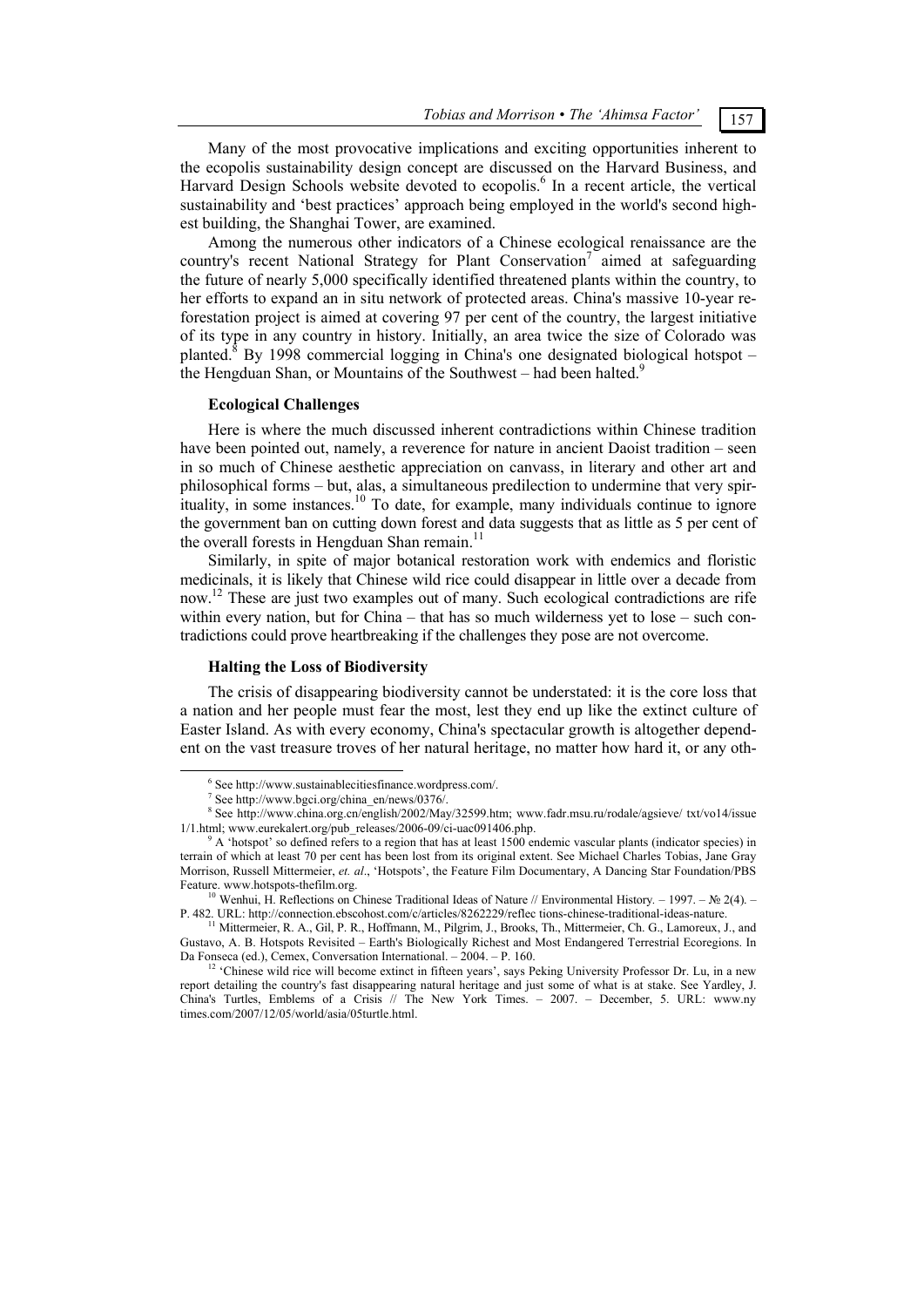# *This Globalizing World* 158

er country, tries to cover-up in situ depletion by trying to import natural resources from outside her political borders, ecologists call a syndrome of 'the Netherlands Fallacy': an equation that correlates sustainability with carrying capacity.<sup>1</sup>

Should China see its natural heritage go bankrupt to any demonstrable extent, it would be bereft of more than its soul: China herself would be lost.

History has not been kind to the twenty-two great civilizations of the past that ignored the ecological warning signs, as outlined all too clearly by such notable historians as Arnold Toynbee and Jared Diamond.14 In *Collapse*, Diamond points to three developmental leviathans in China that together emblemize 'the world's largest development projects, all expected to cause severe environmental problems'. They are the Three Gorges Dam in Hubei Province, the South-to-North Water Diversion Project, and the overall runaway development across much of Western China.<sup>15</sup>

As previously indicated, The People's Republic has as much or more to lose in terms of biodiversity than any country in history. Consider some of the nation's 'basal ecological metabolism': nearly 18 per cent of the country remains clad in forest, or 175 million hectares (420 million acres or nearly 700,000 square miles). At least 6,347 vertebrate species including 581 mammals, 1,244 bird species, 284 species of amphibian, 376 species of reptile and at least 20,000 marine species exist within that vast and scattered canopy.16 In addition, nearly 8 per cent of the Earth's plant species are represented in China, or some 30,000, a third of which are endemic (found nowhere else). From the summit of Everest to the Turfan Depression 154 m below sea level, China's altitudinal variations are the largest in the world, ensuring an astonishing turnover rate of species diversity across the vast arrays of China's numerous mountain ranges, deserts, tropical, temperate and marine biota.

Among the country's most critically endangered iconic species are not only the highly threatened Giant Panda, but lesser known creatures, not least of which, the world's 'greatest concentrations of endangered primate species', including the snubnosed monkeys of the genus Rhinopithecus, and the Hainan gibbon.<sup>17</sup> Other astonishing 'Chinese citizens' include Yangtze river dolphins and Père David's deer, snow leopards, Chinese alligator, and the world's largest number of endemic pheasants, not to mention a quarter of the world's unique Rhododendron species, plus some of the most diverse lichens, ferns and other bryophytes on Earth.

Like the countries of the European Union, the People's Republic has committed to halting biodiversity loss, with ever-present benchmarks. The Conservation International authors of the critical book *Hotspots* in their assessment of China write, '...time is short ... pressures on fragmented natural habitats from grazing, clearance, hunting, and collection of forest produce remain, and new threats, such as dam building on all main rivers in the hotspot, mining, and unplanned mass tourism development accompanied by road expansion and wildlife consumption are emerging. This means that the extinction of

<sup>&</sup>lt;sup>13</sup> See URL: http: www.pregnantpause.org/overpop/nethfall.htm.

<sup>14</sup> Toynbee, A. Mankind and Mother Earth. – New York: Oxford University Press, 1976; Diamond, J. Collapse – How Societies Choose To Fail or Succeed. – New York: Viking Press, 2005; Tobias, M. Ch. World War III – Population and the Biosphere at the End of the Millennium. – Santa Fe, NM; Bear & Co, 1994.<br><sup>15</sup> Diamond, J. Collapse… P. 367.

<sup>&</sup>lt;sup>16</sup> See China's Third National Report on Implementation of The Convention on Biological Diversity. State Environmental Protection Administration of China, Sept., 15, 2005. – P. 7.<br><sup>17</sup> See Mittermeier, R. A., Gil, P. R., and Mittermeier C. G. Megadiversity: Earth's Biologically Wealthiest

Nations. Foreword by Edward O. Wilson. Agrupacion Sierra Madres, S.C. – Mexico: Cemex, 1997. – Pp. 263–267.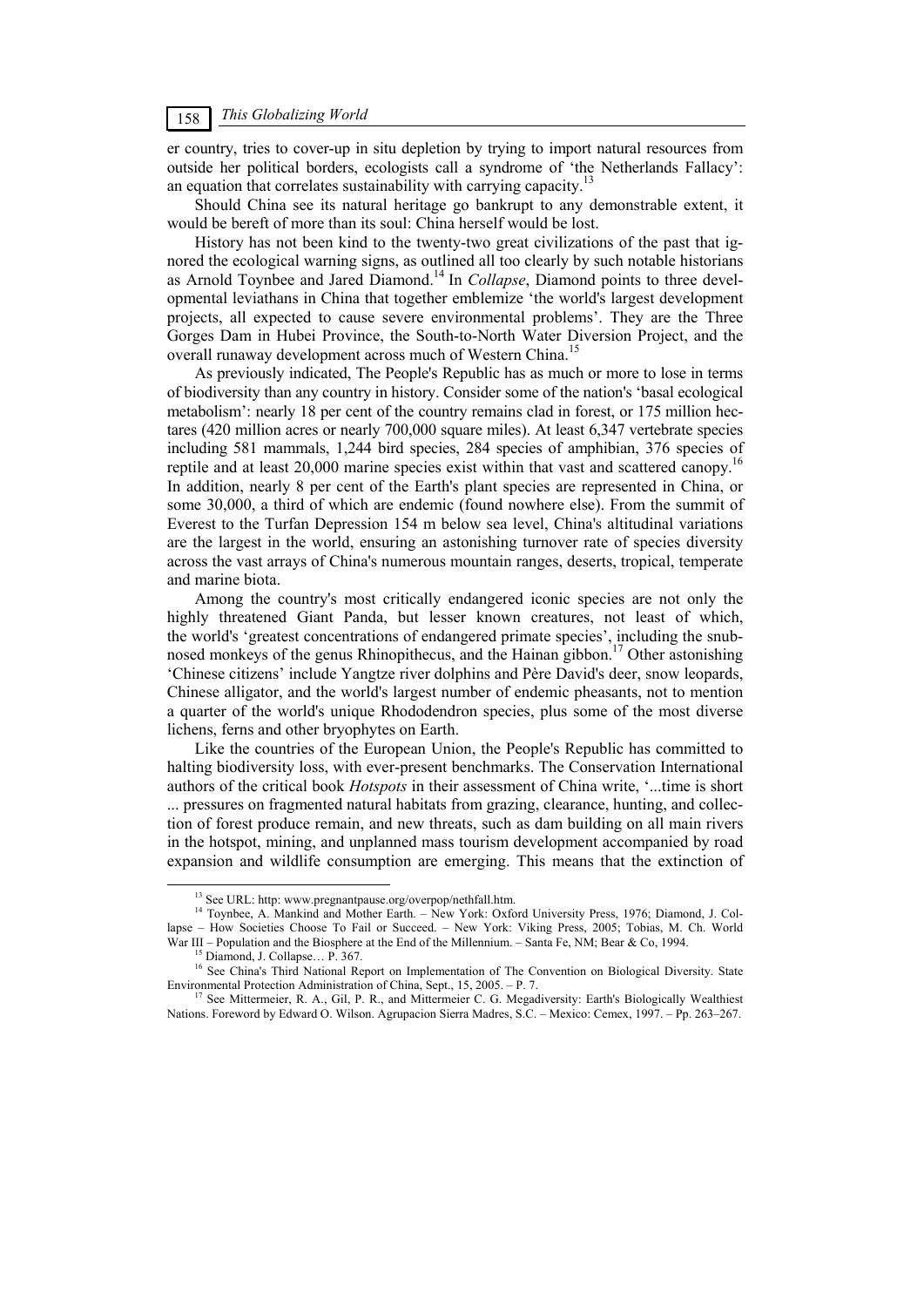many of the restricted-range species of plants and animals is a realistic and immediate possibility'.18

These warnings are being countered by strong collective endeavors evidencing China's awareness of, and resolve to counter biological degradation with significant sustainability initiatives, as heretofore referenced. While China – like most other nations – has realized the vulnerability of its indigenous flora and fauna, it also knows well the spectacular global scope and importance of such biodiversity. And unlike, say, a place like Yasuní National Park in Ecuador, where insects and spiders have been tracked uniquely for nearly two decades, the invertebrates of China have enjoyed only preliminary research, yet the indications suggest an even more astonishing array of creatures yet to be discovered.<sup>1</sup>

This generation of young Chinese ecologists has much to be hopeful about. But, as is consistent with any mixed record, it will not be an easy path. For example, the 2005 Environmental Sustainability Index (ESI) ranked China 133 out of 146 (with North Korea being 146).<sup>20</sup> By 2008, the Environmental Performance Index showed some improvement: China had risen to a ranking of 105 out of 149 nations listed. China fell behind Myanmar and was just barely ahead of Uzbekistan.<sup>21</sup> But last year, China fell again to 116 out of 132.<sup>22</sup> Much of this can be attributable to China's air and water pollution issues, but also to biodiversity loss.

#### **Ecological Costs/Benefits**

The approximated cost/benefits accompanying ecological damage in a country the size of China is unambiguous. With net annual losses far exceeding the nation's US\$ 10 billion monthly trade surplus average<sup>23</sup> and a general demographic reversal in terms of increasing preferred family size (2 rather than 1), consumerism in China is taking a terrible toll, in spite of the country's trillion dollar plus 'cash hoard'.<sup>24</sup> Metropolitan statistical areas, with their tally of low sulfur coal-fired power plants, spring up virtually overnight, and the fast-growing number of automobiles are outstripping even the human population explosion. Increasingly, more and more landscapes are being converted to sacrifice areas.

Of course, the targeting of China's growing surplus at an environmental safety net is no less critical than a nation-wide pension fund. While China's official press agency *Xinhua* cited former Vice Premier Zeng Peiyan, as declaring 'coal, iron and oil' to be the purchases of choice with all of China's cash surpluses,<sup>25</sup> two other looming realities must sound a wake-up call for the country: 1.45 billion Chinese by 2050, a large per-

<sup>&</sup>lt;sup>18</sup> Mittermeier, R. A., Gil, P. R., Hoffmann, M., Pilgrim, J., Brooks, Th., Mittermeier, Ch. G., Lamoreux, J., and Gustavo, A. B. Hotspots Revisited... P. 164.

<sup>&</sup>lt;sup>19</sup> URL: http://www.actazool.org/paperdetail.asp?id=495. 20 See http:www.infoplease.com/ipa/A0930889.html.

<sup>&</sup>lt;sup>21</sup> Environmental Performance Index Summary for Policymakers, Yale Center for Environmental Law and Policy; Center for International Earth Science Information Network, Columbia University, in Collaboration with the World Economic Forum, Geneva, Switzerland, and Joint Research Centre of the European Commission, Ispra, Italy, 2008. 22 URL: http://epi.yale.edu; http://epi.yale.edu/epi2012/rankings. 23 See Lardy 'Parsing China's Trade Surplus' (2008), *Business Week* available at: http: www.business

week.com/bwdaily/dnlash/jan2006/nf20060113\_8659\_db053.htm; see also Imports Cut China's Trade Surplus //<br>BBC News. - 2008.- April, 11. URL: http://news.bbc.co.uk/1/hi/business/7341962.stm.

Mukherjee, A. Spending China's Cash Hoard // International Herald Tribune. – 2007. URL: www.iht.com/articles/ 2007/01/09/bloomberg/sxmuk.php. 25 *Ibid*.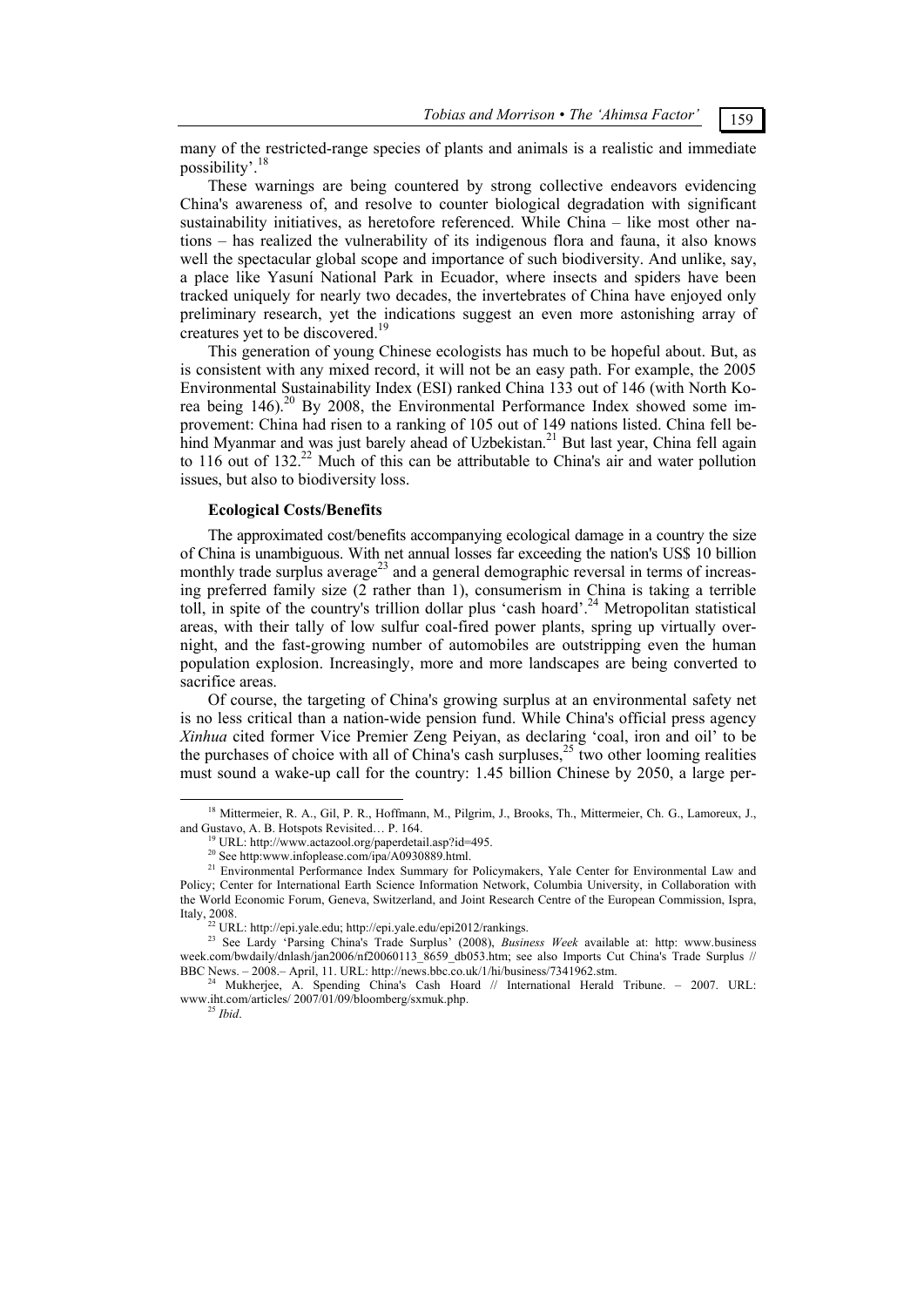centage of whom will be elderly; and vastly truncated natural capital.<sup>26</sup> These represent a potentially lethal combination for biodiversity.

# **The Agricultural Conundrum**

One of the most problematic areas of concern, when speaking of a green future amid environmental disparity and biodiversity loss, involves agriculture. In a provocative Washington Post editorial in March 2011, Lester Brown asked, 'Can the United States feed China?' It raised many eyebrows and also provided ample opportunity to reflect on current grain import/export dilemmas, desertification and falling water tables across the North China Plain. Brown writes, 'Just as China is America's banker, America could become China's farmer'. He explains this scenario by examining how 'China requires 80 million tons of grain each year to meet just one-fifth of its needs'. If, as Brown speculates, China 'charges into the US grain market, American consumers will find themselves completing with nearly 1.4 billion foreign consumers'. Politicallydestabilizing spikes in agricultural prices would not make for the best diplomacy. Brown says, 'If China pushes US food prices higher, tensions between the two countries may escalate'.

That is one bad side of the equation. Another concerns the basic ecological overshoot and what such consumption, if predicated upon a scenario of exhausted Chinese soils and watersheds, bodes, namely, additional biodiversity fragmentation. Considering that the aforementioned IUCN in China has already published information attesting to the fact that 'more than 27 per cent of species are considered threatened'.<sup>28</sup> That adds yet another whopping dimension to the challenge of engendering a global ecological civilization with China at the helm, given its size, population, wealth accumulation and biological diversity. Then add the animal rights side of the equation and there are further difficulties. Indeed, as many luminaries from China's own Lao Tzu, Confucius, and Hseigh Ling-Yun, to Leonardo Da Vinci, Mahatma Gandhi and Einstein have said, a human civilization can be judged according to its treatment of other animals. Animal rights are the most telling mirror of the ethical and spiritual challenges facing any nation. For China, the myriad of animal rights and basic animal protection issues are mired in a web of insufficient legislation, monitoring, or regulatory statutes guaranteeing any nationwide coverage. Even across its 31 Provinces, and at least 50 widely varying cultures and language groups, a singular lack of homogeneous ethics in China militates against the likelihood of any surge in empathy towards non-human animals anytime soon.

This constitutes probably the severest crisis in process-formulation that China must contend with, for it underscores all other ecological malfunctions; placing the nation on a path towards those many other civilizations in past centuries and millennia that have actually gone extinct. Twenty-two such civilizations were chronicled by the late British historian Arnold Toynbee. Clarence Glacken, of the University of California-Berkeley made similar strides, as did men like Oswald Spengler, Jared Diamond, and the author of this essay in his 1994 book (and film), *World War III: Population and the Biosphere at the End of the Millennium* (Bear & Co., Santa Fe, New Mexico).

<sup>&</sup>lt;sup>26</sup> Zhou, S. China's Reverse Population Bomb who writes, 'China is getting older faster than it's getting richer' // Asia Times. – 2006. – November 1. www.atimes.com/atimes/china/ HK01Ad01.html.

<sup>&</sup>lt;sup>27</sup> Brown, L. R. *Can the United States Feed China?* // Washington Post. – 2011. – March 11. URL: http://arti cles.washingtonpost.com/2011-03-11/opinions/35208618\_1\_corn-futures-soybe an-futures-grain-harvest.<br><sup>28</sup> URL: http://www.iucn.org/about/union/secretariat/offices/asia/asia\_where\_work/china/iucnch\_work/iucnch

biodiversity/. See Population Reference Bureau Data Comparisons at http://www.prb.org/Datafinder/Topic/ Bar.aspx?sort=v&order=d&variable=92, and 93.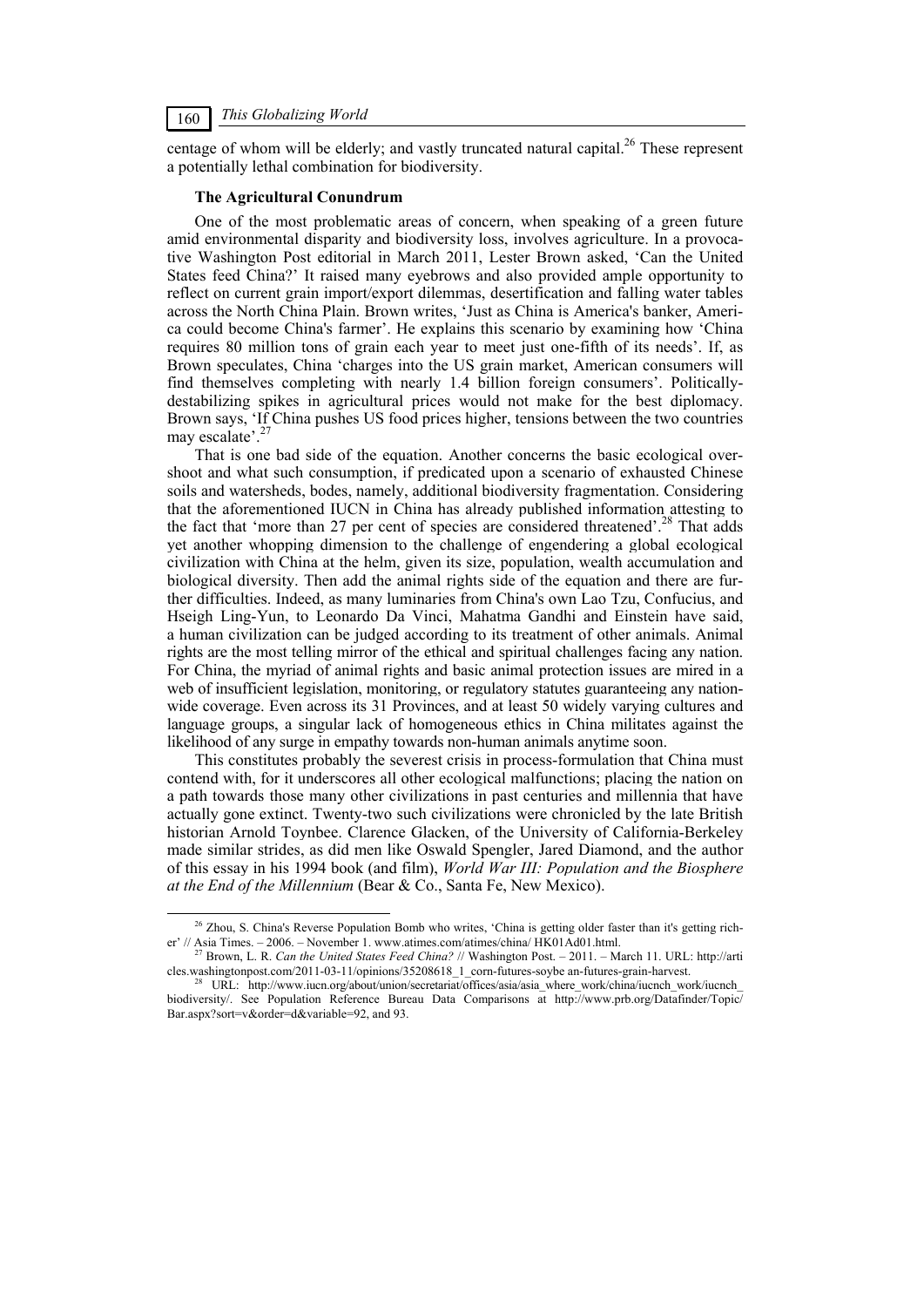## **Chinese Animal Rights Issues**

In a Forbes interview with Peter J. Li, Associate Professor of University of Houston, Dr. Li has gone into many details specific to China's not entirely unique situation. Dr. Li says that, 'The sheer number of farm animals in China suggests the world's great number of farm animal are raised in welfare compromised farming conditions in China'. He also speaks about the crisis of Chinese bear farming, 'shocking farming and slaughter practices', 'dog slaughter', 'a collective fear of hunger in the minds of people over the age of 50 in China' that might add to what is, in essence, a stark abnegation of traditional Chinese ethical and aesthetic values; and the overall situation across China given that, as Dr. Li puts it, the country has 'lagged behind the industrialized nations in animal protection law-making for more than 180 years'. Dr. Li writes, 'Never in its 5,000 year history did China ever raise and keep hundreds of millions of wildlife species in captivity as it is today'.<sup>29</sup>

Indeed, Dr. Li reminds us that China surpassed the USA as the world's biggest meat producer in 1990. And he adds that, 'While Westerners greet each other by asking "how are you", Chinese people traditionally greeted each other by saying "Have you eaten?"' (*Ibid.*). Dr. Li remembers how, when he 'met some of [his] old classmates back in China 30 years after graduation, [he] was some 40 pounds lighter than they were. They actually wondered if [he] got enough to eat in the US' (*Ibid.*). In terms of food, Dr. Li points to the fact that 'China's rapid industrialization has threatened the survival of 398 species of vertebrates' across China. And he has examined traditional Chinese medicine in terms of its exploitation of Chinese biodiversity, for tiger bone wine with its 'dubious curative effect' and Dr. Li goes on to ask 'whether all these allegedly indispensable and lifesaving ingredients for illnesses ranging from eye irritations to cancers, coma, severe acute respiratory syndrome (SARS) and even liver transplants are really nothing more than the wildlife farming industry capitalizing on the anxiety of patients' (*Ibid.*).

And it is not just Chinese medicine, but a penchant for all things ivory, yet another disastrous cultural addiction that is the primary engine for destruction of African and Asian elephants – the largest land mammals on Earth who share with us, humans, deep self-awareness, emotional and cognitive bonds.

Dr. Li concludes that, 'Animal suffering is unprecedented in China in magnitude in both numerical terms… and in welfare conditions. With regard to China's ranking on a global report car, so to speak, I would not hesitate to say that it [China] may be at the bottom…' (*Ibid.*)

And yet, he is not all despair and pessimism, pointing out that today, China 'has an estimated 130 million dogs, many of whom are household pets. As a result, China's animal protection community is expanding. Some Chinese activists estimated that as many as 30 to 50 million Chinese are animal lovers, bigger than the total population of Canada'.<sup>30</sup>

### **China's Profound Ecological Opportunity**

Conversely, despite the aforementioned difficulties, these 'negative externalities' could actually – if reversed – pose the greatest opportunity in Chinese history to conserve biological heritage so as to guarantee all the basics for a huge population: clean

<sup>&</sup>lt;sup>29</sup> See interview with Michael Charles Tobias for Forbes, at www.forbes.com/sites/michaeltobi as/2012/11/02/ animal-rights-in-china/. 30 *Ibid*.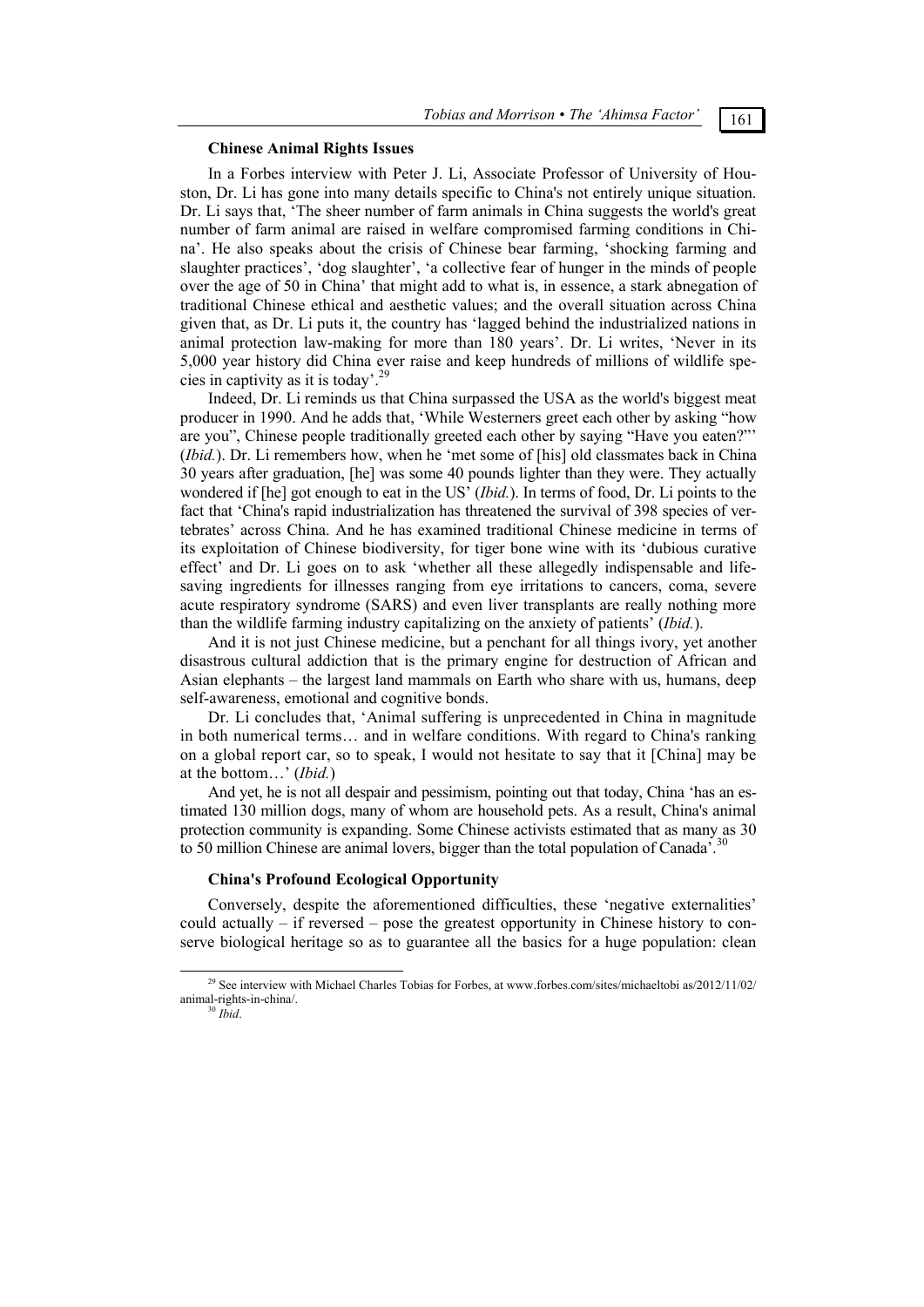# *This Globalizing World*

water, clean air, healthy soils, ample storehouses of grain, home grown fruits and vegetables, not to mention a legacy of ecological nonviolence and enthrallment for future generations. With such opportunities come the most exciting and noteworthy prospects for ecological entrepreneurs ever, within any country.

For this to happen, Chinese conservation and business need to work hand-in-hand, while the Government hopefully continues to proactively urge the adoption of smart, nation-wide strategies for identifying biodiversity rarity; setting priorities for large scale ecosystem protections to mitigate corresponding economic progress; allocating significant ecological resources; distributing the 'green benefits' of virtuous engagement with the natural world; implementing national 'polluter pays' protocols and precautionary principles; and exacting much stricter monitoring and enforcement of current environmental and animal rights legislation.

The challenges are exacerbated by the time-frame, which is short. China's position vis à vis other countries is one of significant loss: among those nations with the largest number of threatened and endangered plant and animal species, China is one of the worst, ranking  $14<sup>th</sup>$  and  $7<sup>th</sup>$  from the bottom, respectively. And while the country has focused considerable attention on the prospects of ecotourism, it has done so without any overall sustainability plan.<sup>31</sup>

Conversely, with her increasing economic success, and vast opportunities for international carbon credits by mitigation within China, the economics of environmental remediation suggest an industry that will transcend all others in the country, thus providing a win-win for one of the last standing aggregates of critical biodiversity on Earth. In this spirit, China's National Environment Protection Agency has long avowed that 'the survival of mankind cannot be separated from that of other species'.<sup>3</sup>

# **On Point**

To this end, China appears clearly on point: recognizing her unique threatened endangered species status since signing on to the Convention on Biological Diversity in 2004, China has endeavored to put in place such groundbreaking legislation as its Law on the Protection of Wildlife, while engendering an in-country network of protection mechanisms $^{33}$ 

Ten years ago, the Chinese Academy of Sciences embarked on saving endangered vascular plant varieties throughout the country in a grid of gardens with the ultimate goal being some 458 square kilometers of plant protection, the largest collective botanic garden network in the world.

Hundreds of wildlife breeding stations have been created, and measurable progress noted with rare species like the Panda, the Chinese alligator, Eld's deer and Tibetan antelopes.34 These biological and endangered species endeavors should be viewed as a kind of barometric reading; the baseline for assessing environmental amelioration. Because all economics are a sub-set of Mother Nature, what is good for the Giant Panda is good for all of China.

 <sup>31</sup> Han, N., and Zhuge, R. Ecotourism in China's Nature Reserves: Opportunities and Challenges // Journal of Sustainable Tourism*.* – 2001. – № 9(3). – Pp. 228–242. 32 China's Biodiversity. 1998. China's Biodiversity: A Country Study. Beijing: National Environment Protec-

tion Agency of China. URL: http://bpsp-neca.brim.ac.cn/books/cntrysdy \_cn/index.html. <sup>33</sup> URL: http://www.china.org.cn/english/features/China2004/107041.htm. <sup>34</sup> *Ibid.*